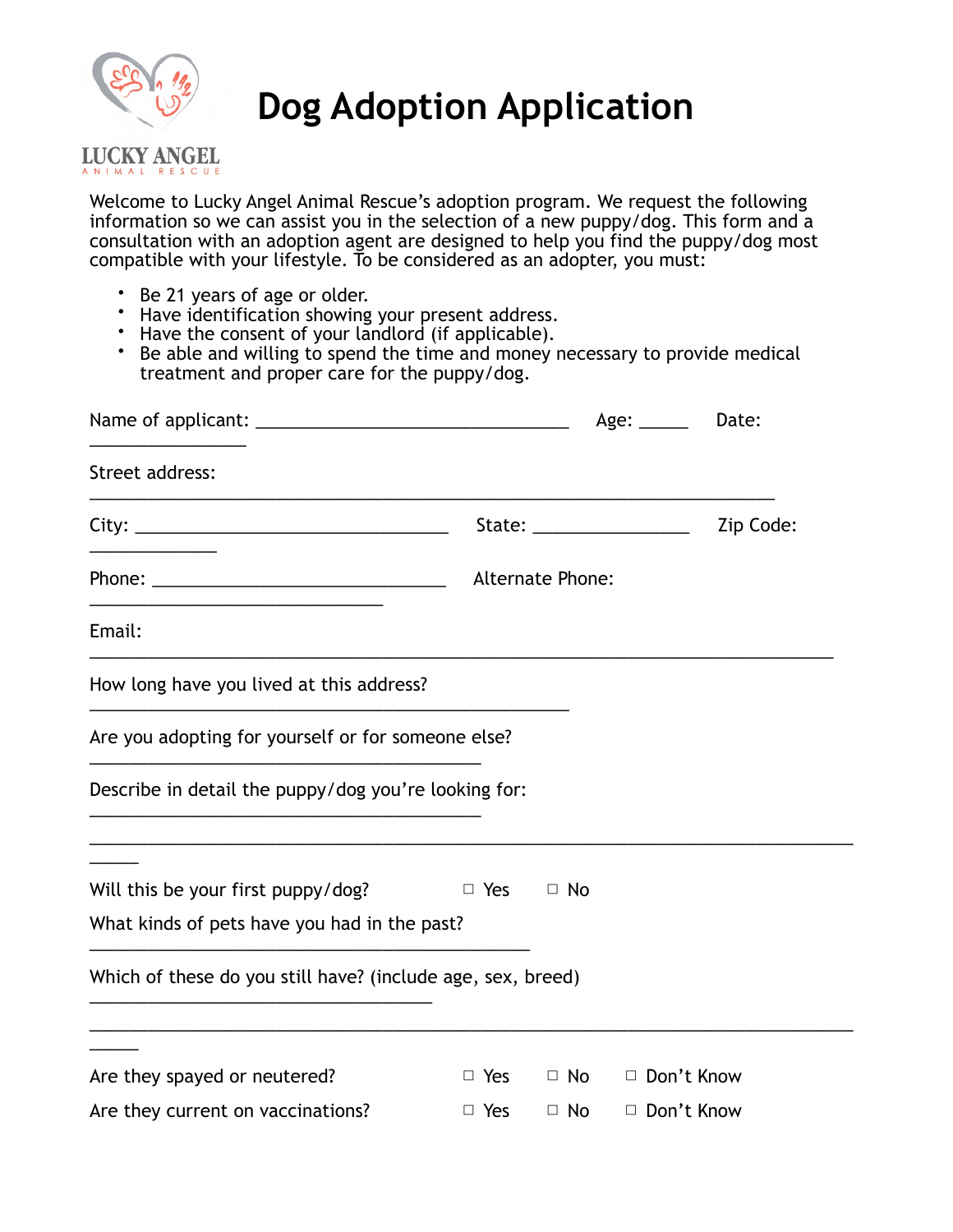Will they adjust to a new dog in the house?  $\Box$  Yes  $\Box$  No  $\Box$  Don't Know

What happened to the pets you no longer have? \_\_\_\_\_\_\_\_\_\_\_\_\_\_\_\_\_\_\_\_\_\_\_\_\_\_\_\_\_\_\_\_\_\_\_\_\_\_\_\_\_\_

| Have you ever turned in your dog to a shelter?<br>explain:                                             |            | $\Box$ Yes |                             | $\Box$ No $\Box$ If yes, please           |               |
|--------------------------------------------------------------------------------------------------------|------------|------------|-----------------------------|-------------------------------------------|---------------|
| Have you ever had a pet euthanized?                                                                    | $\Box$ Yes |            |                             | $\Box$ No $\Box$ If yes, please explain:  |               |
| Why do you want this dog (check all that apply):<br>other pet                                          |            |            |                             | $\Box$ Companion $\Box$ Companion for     |               |
| $\Box$ House pet $\Box$ Watch dog $\Box$ Guard dog<br>$\Box$ Other (explain):                          |            |            |                             | $\Box$ Hunting $\Box$ Personal protection |               |
| How many adults are in your home? _______ How many children? _____<br>ages?                            |            |            |                             | Children's                                |               |
| Do all members of the household agree to adopting a puppy/dog?                                         |            |            |                             | $\Box$ Yes                                | $\Box$ No     |
| Who will be responsible for feeding and care of the dog?                                               |            |            |                             |                                           |               |
| Is any member of your family allergic to dogs?                                                         |            | $\Box$ Yes |                             | $\Box$ No $\Box$ Don't Know               |               |
| Is someone home during the day?                                                                        | $\Box$ Yes |            | $\Box$ No If yes, who?      |                                           |               |
| How many hours each day will the puppy/dog be without human companionship?                             |            |            |                             |                                           |               |
| Where do you live? $\Box$ House $\Box$ Apartment $\Box$ Condo                                          |            |            | $\Box$ Mobile home          |                                           | $\Box$ Other: |
| Do you own or rent your home? $\Box$ Own $\Box$ Rent                                                   |            |            |                             |                                           |               |
| If you rent, are you willing to pay a pet deposit/monthly pet rent?                                    |            |            | $\Box$ Yes                  | $\Box$ No                                 |               |
| If you rent, may we contact the owner to obtain permission for this puppy/dog to live in<br>your home? |            |            |                             |                                           |               |
| Owner's name and phone number:<br>$\Box$ Yes<br>$\Box$ No                                              |            |            |                             |                                           |               |
|                                                                                                        |            | Employer?  |                             |                                           |               |
| Does your job require extensive travel?                                                                | $\Box$ Yes | $\Box$ No  |                             |                                           |               |
| Is your yard completely fenced?                                                                        | $\Box$ Yes | $\Box$ No  | Is there a gate? $\Box$ Yes |                                           | $\Box$ No     |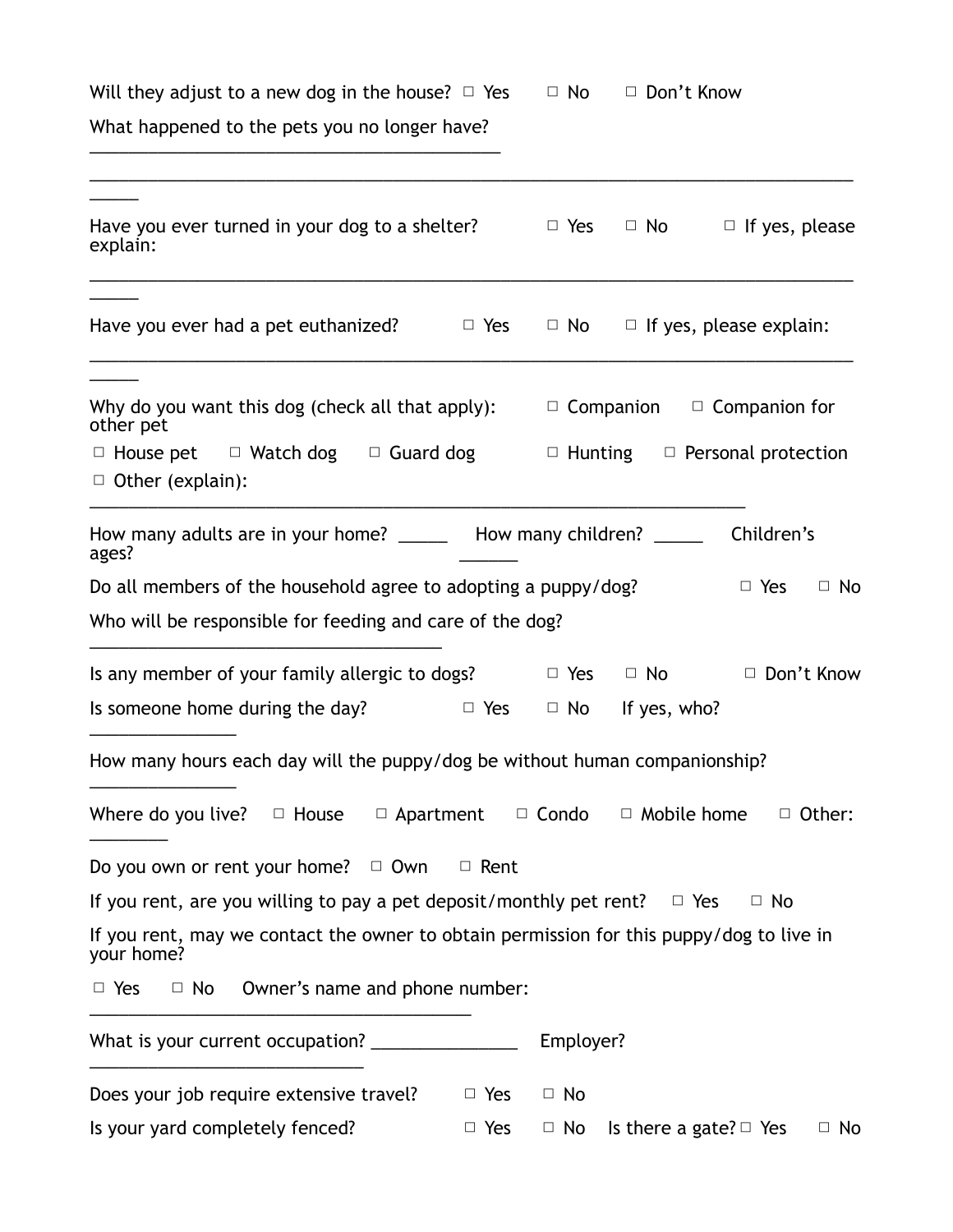| What kind of fence? __________________                                                               | Height of the fence:                           |                         |
|------------------------------------------------------------------------------------------------------|------------------------------------------------|-------------------------|
| If no fenced yard, please explain:                                                                   |                                                |                         |
| Do you have a dog door?                                                                              | $\Box$ No<br>$\Box$ Yes                        |                         |
| Are there times when the dog will be tied up?<br>If yes, when:                                       |                                                | $\Box$ Yes<br>$\Box$ No |
| Will the dog spend any time in the garage? $\Box$ Yes                                                | $\Box$ No                                      |                         |
| If yes, please explain:                                                                              |                                                |                         |
| Do you have a pool? $\Box$ Yes $\Box$ No<br>No                                                       | If yes, is there a fence around it? $\Box$ Yes | $\Box$                  |
|                                                                                                      | Height of the fence:                           |                         |
| Will you keep your puppy/dog up-to-date on vaccinations? $\Box$ Yes<br>If no, please explain:        | □ No                                           |                         |
|                                                                                                      | Phone:                                         |                         |
| Clinic/City/State:                                                                                   |                                                |                         |
| Are you able and willing to exercise the dog on a regular basis?<br>If yes, method of exercise:      |                                                | $\Box$ Yes $\Box$ No    |
|                                                                                                      | At night?                                      |                         |
| If you drive a pickup truck, would you allow the dog to ride in the back?<br>If yes, please explain: |                                                | $\Box$ Yes<br>$\Box$ No |
| If you go away for a few days, or longer, who will take care of the puppy/dog?                       |                                                |                         |

\_\_\_\_\_

What arrangements have you/will you make for the care of your pets in case of an emergency?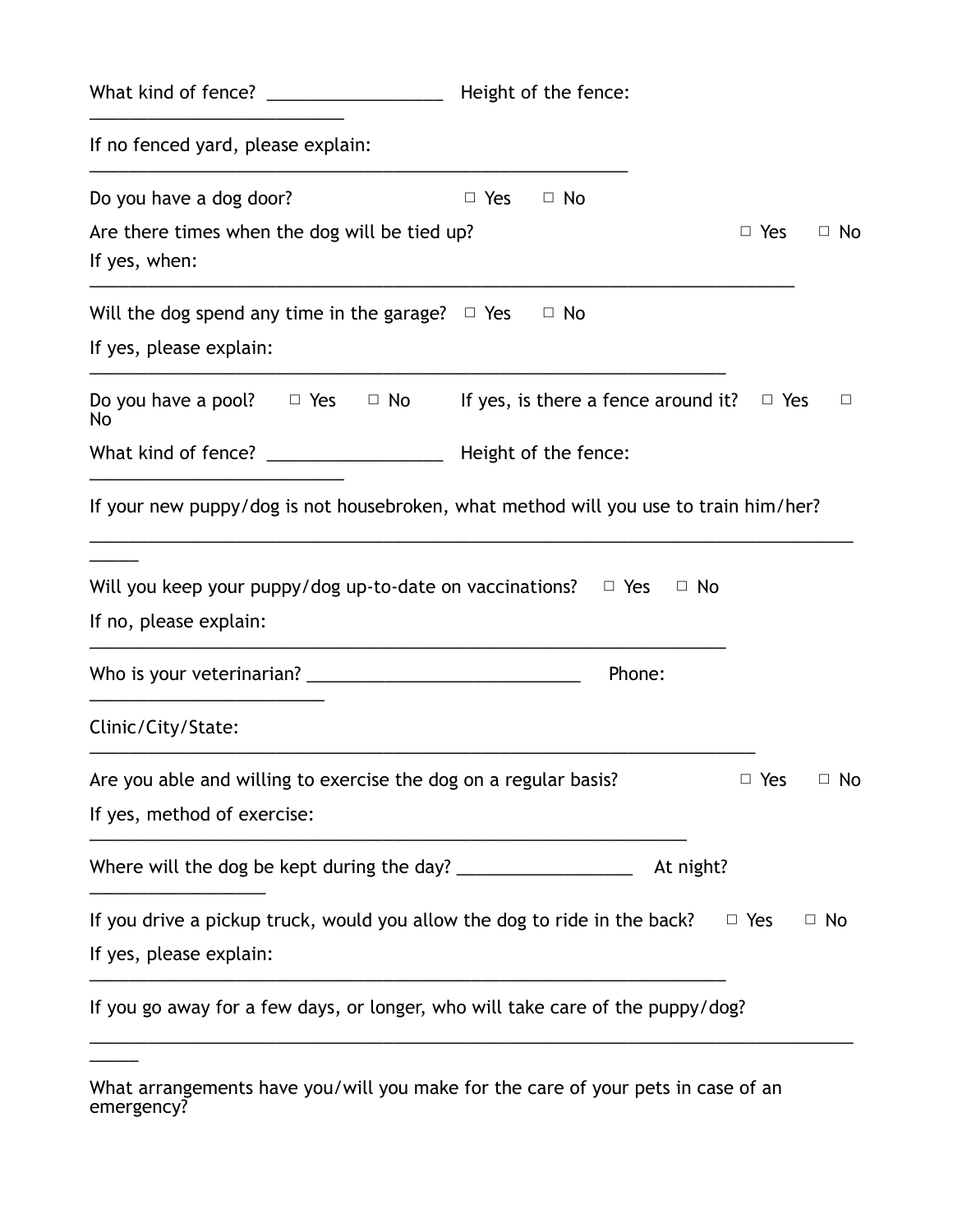If you move, will you take the dog with you?  $\Box$  Yes  $\Box$  No If no, please explain: \_\_\_\_\_\_\_\_\_\_\_\_\_\_\_\_\_\_\_\_\_\_\_\_\_\_\_\_\_\_\_\_\_\_\_\_\_\_\_\_\_\_\_\_\_\_\_\_\_\_\_\_\_\_\_\_\_\_\_\_\_\_\_\_\_\_

Are you willing to have a representative of Lucky Angel Animal Rescue perform a home inspection?

\_\_\_\_\_\_\_\_\_\_\_\_\_\_\_\_\_\_\_\_\_\_\_\_\_\_\_\_\_\_\_\_\_\_\_\_\_\_\_\_\_\_\_\_\_\_\_\_\_\_\_\_\_\_\_\_\_\_\_\_\_\_\_\_\_\_\_\_\_\_\_\_\_\_\_\_\_\_

□ Yes □ No If no, explain: \_\_\_\_\_\_\_\_\_\_\_\_\_\_\_\_\_\_\_\_\_\_\_\_\_\_\_\_\_\_\_\_\_\_\_\_\_\_\_\_\_\_\_\_\_\_\_\_\_\_\_\_\_\_\_\_\_

\_\_\_\_\_

 $\overline{\phantom{a}}$ 

Are you aware that dogs can live 10 to 15 years? Are you willing to take responsibility for this dog for the rest of its life?  $\Box$  Yes  $\Box$  No

What provisions have you made/will you make for the dog should you become unable to care for it?

\_\_\_\_\_\_\_\_\_\_\_\_\_\_\_\_\_\_\_\_\_\_\_\_\_\_\_\_\_\_\_\_\_\_\_\_\_\_\_\_\_\_\_\_\_\_\_\_\_\_\_\_\_\_\_\_\_\_\_\_\_\_\_\_\_\_\_\_\_\_\_\_\_\_\_\_\_\_

How much are you willing to spend on medical bills for your puppy/dog?

\_\_\_\_\_\_\_\_\_\_\_\_\_\_\_\_\_\_\_\_\_\_\_\_\_\_\_\_\_\_\_\_\_\_\_\_\_\_\_\_\_\_\_\_\_\_\_\_\_\_\_

|       | □ Up to \$100 □ Up to \$500 □ Up to \$1,000 □ Up to \$5,000 | $\Box$ Whatever it |
|-------|-------------------------------------------------------------|--------------------|
| takes |                                                             |                    |

Additional comments from applicant:

| Relationship: |                                                                                                                                                                                                                                                             |
|---------------|-------------------------------------------------------------------------------------------------------------------------------------------------------------------------------------------------------------------------------------------------------------|
|               |                                                                                                                                                                                                                                                             |
|               | Zip Code:                                                                                                                                                                                                                                                   |
| Email:        |                                                                                                                                                                                                                                                             |
| Relationship: |                                                                                                                                                                                                                                                             |
|               |                                                                                                                                                                                                                                                             |
|               | Zip Code:                                                                                                                                                                                                                                                   |
|               | State: __________________<br>State: the contract of the contract of the contract of the contract of the contract of the contract of the contract of the contract of the contract of the contract of the contract of the contract of the contract of the con |